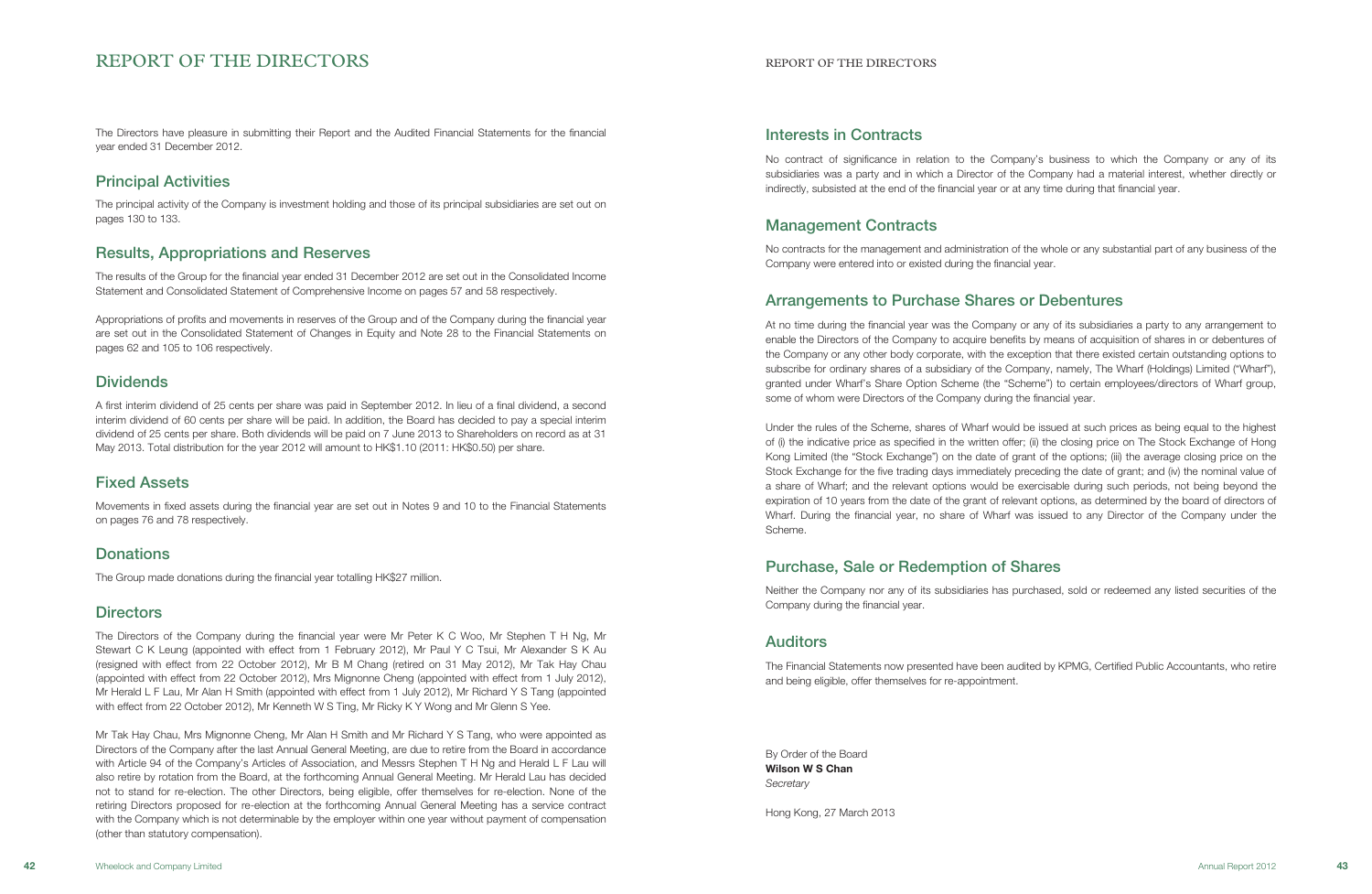Mr Ng attended Ripon College in Ripon, Wisconsin, USA and the University of Bonn, Germany, from 1971 to 1975, and graduated with a major in mathematics. He is a vice chairman of The Hong Kong General Chamber of Commerce ("HKGCC") and a council member of the Employers' Federation of Hong Kong. He was also a member of the Hong Kong Port Development Council until 31 December 2012. Under the existing service contract between the Group and Mr Ng, his basic salary and various allowances for the year 2013, calculated on an annualised basis, would be approximately HK\$6.03 million (2012: HK\$5.01 million) per annum.

Stewart C K LEUNG, Vice Chairman (Age: 74) Mr Leung has been the Vice Chairman of the Company since February 2012. He is currently the chairman of WPL and Wheelock Properties (Hong Kong) Limited ("WPHK"), both being whollyowned subsidiaries of the Company. Mr Leung has extensive experience in property development, construction, management and related businesses in Hong Kong. He was formerly a director of two publicly-listed companies, namely, New World Development Company Limited and New World China Land Limited. He is currently the chairman of the Executive Committee of The Real Estate Developers Association of Hong Kong ("REDA"). Under the existing service contract between the Group and Mr Leung, his basic salary and various allowances for the year 2013, calculated on an annualised basis, would be approximately HK\$5.40 million (2012: HK\$5.40 million) per annum.

Paul Y C TSUI, Executive Director & Group Chief Financial Officer (Age: 66) Mr Tsui, FCCA, FCPA, FCMA, FCIS, CGA-Canada, has been a Director of the Company since 1998. He became Executive Director of the Company in 2003 and is currently also the Group Chief Financial Officer. He is also an executive director and the group chief financial officer of Wharf as well as a director of HCDL, i-CABLE and WPSL, and a director of certain other subsidiaries of the Company. Furthermore, he is the vice chairman of WPL. Mr Tsui is also a director of Joyce and a non-executive director of Greentown. Under the existing service contract between the Group and Mr Tsui, his basic salary and various allowances for the year 2013, calculated on annualised basis, would be approximately HK\$3.62 million (2012: HK\$3.23 million) per annum.

Tak Hay CHAU, GBS, Director (Age: 70) Mr Chau has been an Independent Non-executive Director ("INED") of the Company since October 2012. He graduated from The University of Hong Kong in 1967. Mr Chau served in a number of principal official positions in the Hong Kong Government between 1988 and 2002, including Secretary for Commerce and Industry, Secretary for Broadcasting, Culture and Sport, and Secretary for Health and Welfare. Mr Chau was awarded the Gold Bauhinia Star by the Government of HKSAR in 2002. He is an INED of two companies publicly-listed in Hong Kong, namely, SJM Holdings Limited and Tradelink Electronic Commerce Limited.

Mignonne CHENG, Director (Age: 66) Mrs Cheng has been a Non-executive Director of the Company since July 2012. Mrs Cheng, a seasoned banker, has amassed over 35 years of experience in the financial sector with over 25 years in senior management positions in corporate and commercial banking as well as investment banking. She joined BNP Paribas in 1990 and has held various senior positions in BNP Paribas group in the past 22 years. Mrs Cheng is currently the chairman and chief executive officer of BNP Paribas Wealth Management for Asia Pacific and a member of the executive committee of BNP Paribas Wealth Management, since the appointment in 2010.

# SUPPLEMENTARY CORPORATE INFORMATION

## (A) Biographical Details of Directors and Senior Managers Etc.

(I) Directors

### Peter K C WOO, GBM, GBS, JP, Chairman (Age: 66)

Mr Woo has resumed the role of Chairman of the Company since 2002 after having also served in that capacity from 1986 to 1996. He also serves as a member and the chairman of the Company's Nomination Committee as well as a member of the Company's Remuneration Committee. He is also the chairman of The Wharf (Holdings) Limited ("Wharf"), a publicly-listed subsidiary of the Company, and a director of Wheelock Properties Limited ("WPL", formerly a publicly-listed company until it became a wholly-owned subsidiary of the Company in July 2010) as well as a director of certain other subsidiaries of the Company. Furthermore, Mr Woo formerly served as the chairman and a director of Wheelock Properties (Singapore) Limited ("WPSL"), a subsidiary of the Company publicly-listed in Singapore, from May 2006 to March 2013. He has for many years been actively engaged in community and related services, both locally and in the international arena, and has held various Government appointments.

Mr Woo serves as a member of the Standing Committee of the Twelfth National Committee of the Chinese People's Political Consultative Conference of the People's Republic of China. He was awarded the Grand Bauhinia Medal in June 2012 and the Gold Bauhinia Star in 1998 by the Government of Hong Kong Special Administrative Region ("HKSAR") and appointed a Justice of the Peace in 1993. He has been appointed a non-official member of the Commission on Strategic Development since June 2007. He had served as the chairman of Hospital Authority from 1995 to 2000, the council chairman of Hong Kong Polytechnic University from 1993 to 1997 and the Government-appointed chairman of the Hong Kong Trade Development Council from 2000 to 2007. He was the chairman of the Hong Kong Environment and Conservation Fund Committee set up in 1994 which he co-funded with the Government. He also served as a deputy chairman in 1991 to Prince of Wales Business Leaders Forum, and as a member of the International Advisory Council of JPMorgan Chase & Co., National Westminster Bank, Banca Nazionale del Lavoro, Elf Aquitaine of France and General Electric of America. He has received Honorary Doctorates from various universities in Australia, Hong Kong and the United States. Under the existing service contract between the Group and Mr Woo, his basic salary and various allowances for the year 2013, calculated on an annualised basis, would be approximately HK\$19.22 million (2012: HK\$17.15 million) per annum.

### Stephen T H NG, Deputy Chairman (Age: 60)

Mr Ng has been a Director of the Company since 1988 and became the Deputy Chairman in 1995. He is also the deputy chairman and managing director of Wharf, the chairman and chief executive officer of i-CABLE Communications Limited ("i-CABLE"), as well as the chairman of Harbour Centre Development Limited ("HCDL") and of WPSL, all being publicly-listed subsidiaries of the Company. Furthermore, he is chairman of Modern Terminals Limited, and chairman and chief executive officer of Wharf T&T Limited, both of them being subsidiaries of the Company, as well as a director of certain other subsidiaries of the Company. Mr Ng is also the chairman of Joyce Boutique Holdings Limited ("Joyce") and a non-executive director of Greentown China Holdings Limited ("Greentown"), both being publicly-listed companies in Hong Kong.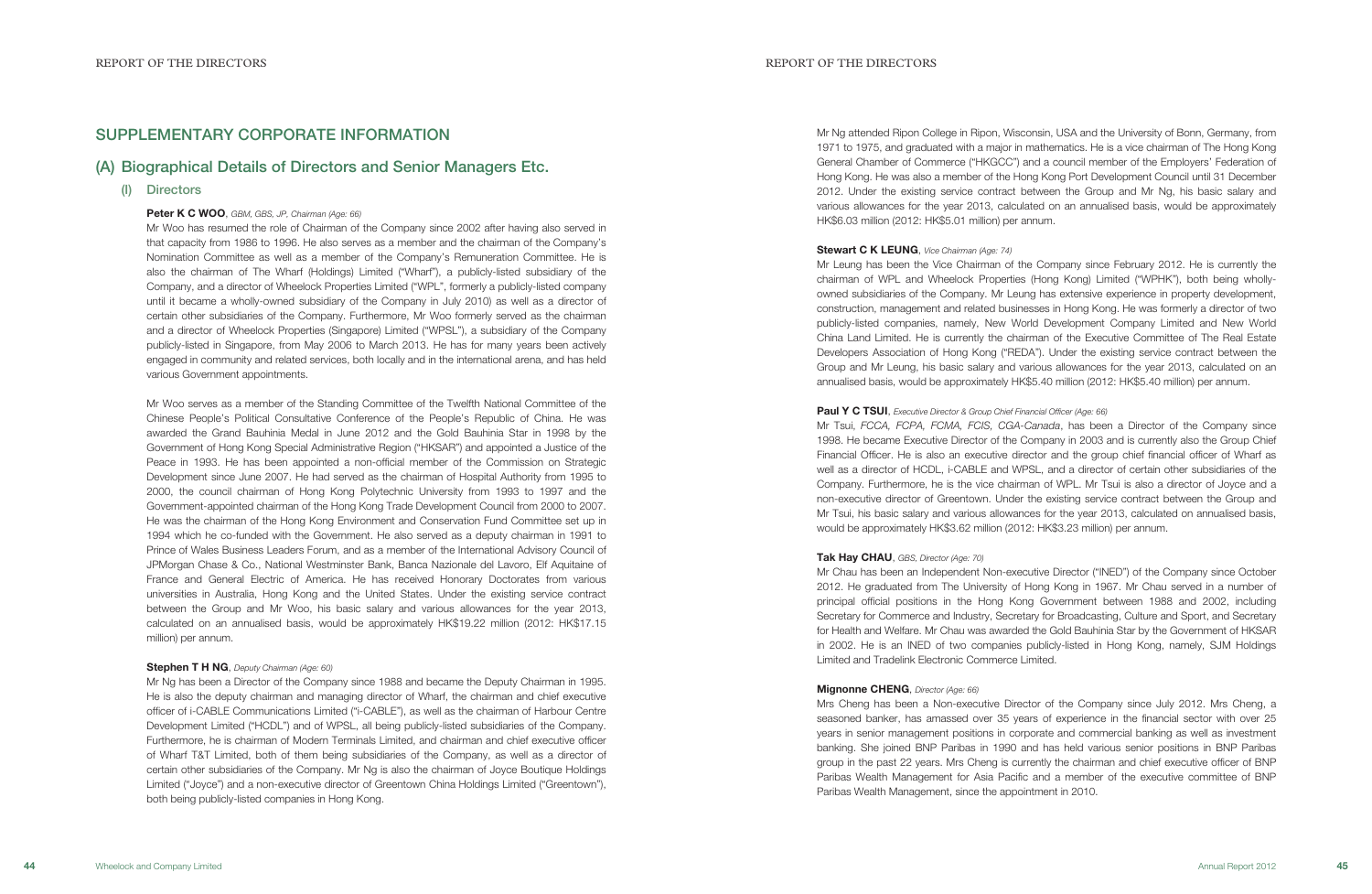During the last three years, Mr Smith was a director of Frasers Property (China) Limited, which is listed on the Stock Exchange until he resigned/retired from the office with effect from 13 January 2011; United International Securities Limited, which is listed on the SGX, during the period from April 1983 to April 2011; Castle Asia Alternative PCC Limited (formerly known as KGR Absolute Return PCC Limited), which was listed on the London Stock Exchange, during the period from October 2005 to April 2011; and Global Investment House (K.S.C.C.), which is listed on the Kuwait, Bahrain and London Stock Exchanges as well as the Dubai Financial Market during the period from September 2007 to 30 September 2012. Mr Smith also acts as a director of Asian Credit Hedge Fund Ltd. which had been listed on the Irish Stock Exchange but was voluntarily delisted in July 2012.

Richard Y S TANG, BBS, JP, Director (Age: 60) Mr Tang, BSc, MBA, has been an INED of the Company since October 2012. He is an MBA graduate from the University of Santa Clara, California, USA and a holder of Bachelor of Science degree in Business Administration from Menlo College, California, USA. Mr Tang is currently the chairman and managing director of Richcom Company Limited, the vice chairman of publicly-listed King Fook Holdings Limited, an executive director of publicly-listed Miramar Hotel and Investment Company, Limited, an INED of publicly-listed Hang Seng Bank Limited, and a director of various private business enterprises. Furthermore, Mr Tang is also an advisor of Tang Shiu Kin and Ho Tim Charitable Fund.

Kenneth W S TING, SBS, JP, Director (Age: 70) Mr Ting has been an INED of the Company since 2003. He also serves as a member and the chairman of the Company's Audit Committee and Remuneration Committee as well as a member of the Company's Nomination Committee. Mr Ting is also the chairman of publicly-listed Kader Holdings Company Limited and of Kader Industrial Company Limited. He was appointed as an INED of publicly-listed Cheuk Nang (Holdings) Limited in November 2012. Mr Ting currently serves as the president of HK Wuxi Trade Association Limited, and also the honorary president of the Federation of Hong Kong Industries, the Chinese Manufacturers' Association of Hong Kong, the Toys Manufacturers' Association of Hong Kong Limited and Hong Kong Plastics Manufacturers' Association Limited. He was formerly a non-executive director of publicly-listed New Island Printing Holdings Limited from September 2004 to October 2010 and formerly an INED of Times Ltd from June 2007 to January 2010.

Mr Ting also serves as a member of a number of other trade organizations and public committees such as HKGCC, the Hong Kong Polytechnic University Court and The Hong Kong University of Science and Technology Court. Furthermore, he is a member of the Jiangsu Provincial Committee of the Chinese People's Political Consultative Conference.

### Ricky K Y WONG, Director (Age: 48)

Mr Wong has been a Director of the Company since 2010. He is currently the managing director of WPL and WPHK, as well as a director of certain other subsidiaries of the Company, and is presently responsible for overseeing the property development and related business of the Group in Hong Kong. Mr Wong also serves as a member of the Real Estate and Infrastructure Committee of HKGCC and a member of the Legal Sub-committee of REDA. Mr Wong graduated from University of Wisconsin in the United States with a Master Degree in Business Administration. Under the existing service contract between the Group and Mr Wong, his basic salary and various allowances for the year 2013, calculated on an annualised basis, would be approximately HK\$3.63 million (2012: HK\$2.93 million) per annum.

Prior to joining BNP Paribas, Mrs Cheng was with Chase Manhattan Bank Hong Kong Branch for 18 years, where she took up various positions both on the control and on the operational sides. Mrs Cheng was a member of the Banking Advisory Committee chaired by The Honourable John Tsang, Financial Secretary of the Government of HKSAR, and has also served as a member of The Consultative Committee of the Basic Law of the HKSAR between 1985 and 1989 when the Basic Law was being drafted.

In October 2006, Mrs Cheng was granted the "Top 100 Outstanding Women in Greater China Award" by The Chinese Women Entrepreneurs Association. In October 2007, Mrs Cheng was decorated "Chevalier de l'Ordre National du Mérite", a French national award, and subsequently "Chevalier de l'Ordre de la Légion d'Honneur" in May 2012. In August 2011, Mrs Cheng was honored as Top 20 Women in Finance by FinanceAsia.

## Herald L F LAU, Director (Age: 72)

Mr Lau, FCA, FCPA, has been an INED of the Company since 2010. Mr Lau has been practising as a certified public accountant in Hong Kong for over 30 years and has extensive experience in auditing, finance, taxation and management. He was formerly a partner of a professional accountants firm PricewaterhouseCoopers, Hong Kong until his retirement from the firm in June 2001. He is also an INED of publicly-listed Kerry Properties Limited. Mr Lau was formerly an INED of another publicly-listed company, namely, China World Trade Center Company Ltd. (Beijing) from December 2004 to December 2010, and was also a former INED of WPL from September 2004 to July 2010.

### Alan H SMITH, JP, Director (Age: 69)

Mr Smith has been an INED of the Company since July 2012. He also serves as a member of the Company's Audit Committee, Nomination Committee and Remuneration Committee. He was the vice chairman, Pacific Region, of Credit Suisse First Boston ("CSFB"), a leading global investment bank from 1997 until he retired in December 2001. Prior to joining CSFB, he was chief executive of the Jardine Fleming group from 1983 to 1994 and was chairman of the Jardine Fleming group from 1994 to 1996. Mr Smith has over 27 years of investment banking experience in Asia. He was elected a council member of the Stock Exchange on two occasions. He was a member of the Economic Advisory Committee of the Government of HKSAR, and had for 10 years been a member of the Hong Kong Government's Standing Committee on Company Law Reform. He has been a trustee of the Hospital Authority Provident Fund Scheme since 2002.

Mr Smith graduated with an LLB (Honours) degree from Bristol University, England in 1964, and was admitted as a solicitor in England in 1967 and in Hong Kong in 1970. Mr Smith is also a director of Genting Hong Kong Limited, Kingway Brewery Holdings Limited and VXL Capital Limited, which are listed on the Stock Exchange; Noble Group Limited, which is listed on the Singapore Exchange Securities Trading Limited ("SGX").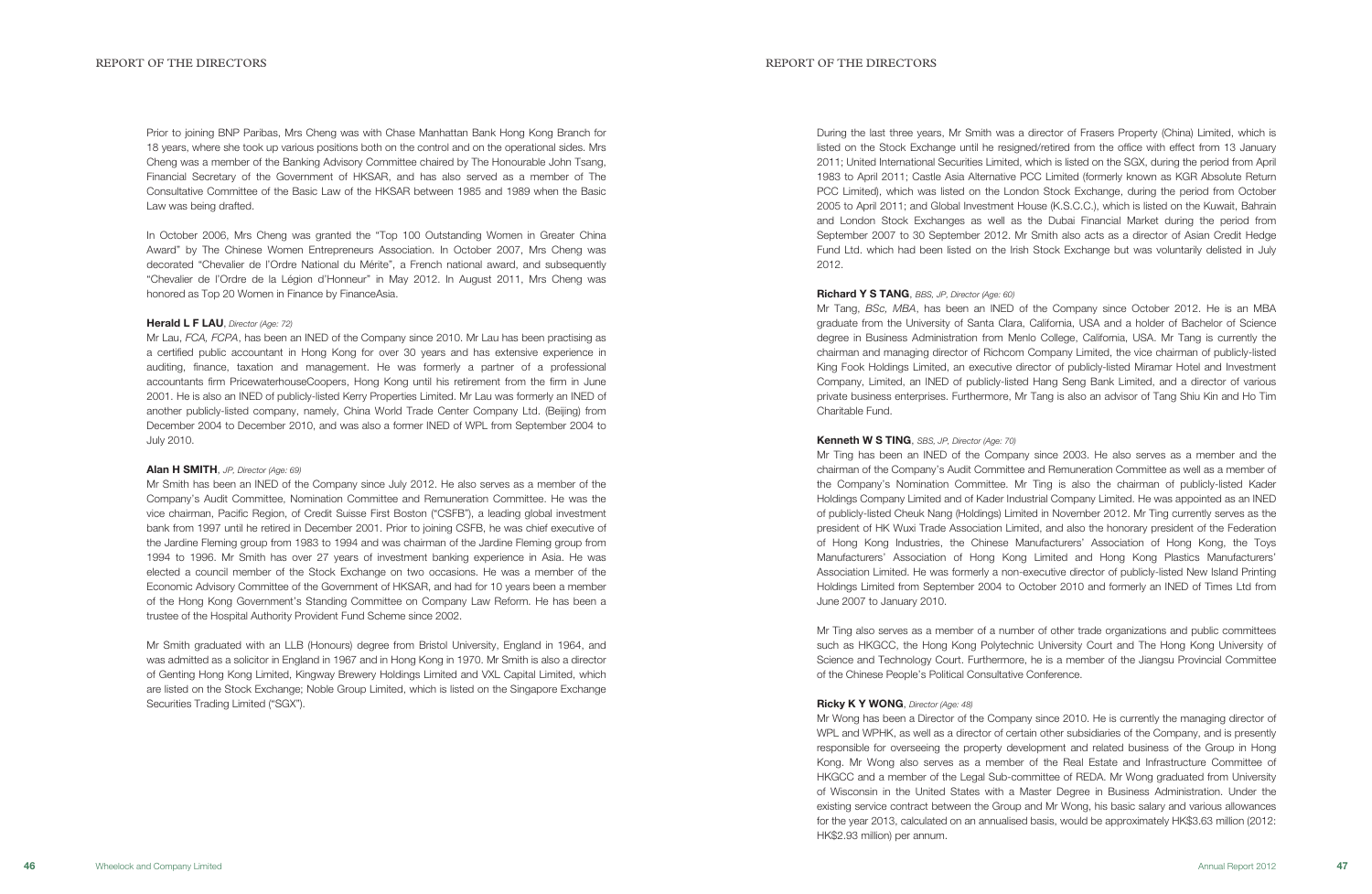### Glenn S YEE, Director (Age: 62)

Notes:

(2) The shareholdings classified as "Corporate Interest" in which the Director concerned was taken to be interested as stated above were interests of corporations at respective general meetings of which the Director was either entitled to exercise (or taken under Part XV of the SFO to be able to exercise) or control the exercise of one-third or more of the voting power in general meetings of such

(1) The 995,221,678 shares of the Company stated above as "Other Interest" against the name of Mr Peter K C Woo represented an interest comprised in certain trust properties in which Mr Woo was taken, under certain provisions in Part XV of the Securities and Futures Ordinance (the "SFO") which are applicable to a director or chief executive of a listed company, to be interested.

(3) The shareholding interests stated above as "Personal Interest" and "Corporate Interest" against the name of Mr Peter K C Woo totalling 225,195,652 shares of the Company included those shares disclosed as the shareholding interest of Mrs Bessie P Y Woo stated under

- 
- corporations.
- "Section (C) Substantial Shareholders' Interests" below.
- interest of HSBC Trustee (Guernsey) Limited stated under "Section (C) Substantial Shareholders' Interests" below.

(4) The 995,221,678 shares of the Company as referred to under Note (1) above are entirely duplicated or included in the shareholding

There was in existence during the financial year a share option scheme of Wharf (the "Wharf's Scheme"). Set out below are particulars of interests (all being personal interests) in all the options to subscribe for ordinary shares of Wharf granted/exercisable under the Wharf's Scheme held by Directors of the Company during the financial year ended 31 December 2012:

| Name of         | Date granted     | No. of Wharf shares under option |                | <b>Subscription</b><br>price per share | Period during which<br>rights exercisable |
|-----------------|------------------|----------------------------------|----------------|----------------------------------------|-------------------------------------------|
| <b>Director</b> | (Day/Month/Year) | At 1 Jan 2012                    | At 31 Dec 2012 | (HKS)                                  | (Day/Month/Year)                          |
| Peter K C Woo   | 04/07/2011       | 1.500.000                        | 1,500,000      | 55.15                                  | $05/07/2011 - 04/07/2016$                 |
| Stephen T H Ng  | 04/07/2011       | 1.500.000                        | 1,500,000      | 55.15                                  | 05/07/2011 - 04/07/2016                   |
| Paul Y C Tsui   | 04/07/2011       | 1.500.000                        | 1.500.000      | 55.15                                  | 05/07/2011 - 04/07/2016                   |
| Ricky K Y Wong  | 04/07/2011       | 800,000                          | 800,000        | 55.15                                  | $05/07/2011 - 04/07/2016$                 |

Notes:

(1) The share options were/will be vested in five tranches within a period of 5 years, with each tranche covering one-fifth of the relevant options, i.e. exercisable to the extent of one-fifth of the relevant total number of Wharf's shares and with the 1st, 2nd, 3rd, 4th and 5th

- tranche becoming exercisable from 5th of July in the years 2011, 2012, 2013, 2014 and 2015 respectively.
- December 2012.

(2) No share option of Wharf held by Directors of the Company lapsed, or was exercised or cancelled during the financial year ended 31 December 2012, and no share option of Wharf was granted to any Director of the Company during the financial year ended 31

Except as disclosed above, as recorded in the register kept by the Company under section 352 of the SFO in respect of information required to be notified to the Company and the Stock Exchange by the Directors and/or Chief Executive of the Company pursuant to the SFO or to the Model Code for Securities Transactions by Directors of Listed Issuers, there were no interests, both long and short positions, held as at 31 December 2012 by any of the Directors or Chief Executive of the Company in shares, underlying shares or debentures of the Company and its associated corporations (within the meaning of Part XV of the SFO), nor had there been any rights to subscribe for any shares, underlying shares or debentures of the Company and its associated corporations held by any of them at any time during the financial year.

Mr Yee has been an INED of the Company since 2010. He also serves as a member of the Company's Audit Committee. Mr Yee is the founder, managing director and chairman of Pacific Can China Holdings Limited, which is one of the leading beverage can manufacturers in China. Mr Yee obtained a B.S. in Mechanical Engineering from Worcester Polytechinc Institute ("WPI") in Massachusetts, and an MBA degree from Columbia University in New York. He started his career in General Electric Company in New York and later on joined Continental Can Company in Stamford, Connecticut. Mr Yee held senior positions in Marketing and Finance areas and was promoted to be managing director of Continental Can Hong Kong Ltd. in 1988; he resigned in 1991 and subsequently started Pacific Can. He was formerly an INED of WPL from May 2003 to July 2010. Mr Yee is also a member of the Board of Trustees at WPI.

Note: The Company confirms that it has received written confirmation from each of the INEDs confirming their independence pursuant to Rule 3.13 of the Rules Governing the Listing of Securities on the Stock Exchange (the "Listing Rules"), and considers them independent.

## (II) Senior Management

Various businesses of the Group are respectively under the direct responsibility of the Chairman, the Deputy Chairman, the Vice Chairman and the Executive Director & Group Chief Financial Officer of the Company as named under (A)(I) above, who are regarded as senior management of the Group.

## (B) Directors' Interests in Shares

At 31 December 2012, Directors of the Company had the following beneficial interests, all being long positions, in the securities of the Company, and of three subsidiaries of the Company, namely, Wharf, i-CABLE and Wheelock Finance Limited, and the percentages (where applicable) which the relevant securities represented to the issued share capitals of the four companies respectively are also set out below:

|                                                                    |                                                  | <b>Quantity held</b> |                                                                                                                                         |
|--------------------------------------------------------------------|--------------------------------------------------|----------------------|-----------------------------------------------------------------------------------------------------------------------------------------|
|                                                                    | (percentage of issued capital, where applicable) |                      | <b>Nature of Interest</b>                                                                                                               |
| <b>The Company</b> $-$ Ordinary Shares                             |                                                  |                      |                                                                                                                                         |
| Peter K C Woo                                                      | 1,220,417,330                                    | (60.0644%)           | Personal Interest in<br>8,847,510 shares,<br>Corporate Interest in<br>216,348,142 shares<br>and Other Interest in<br>995,221,678 shares |
| Stephen T H Ng                                                     | 300,000                                          | (0.0148%)            | Personal Interest                                                                                                                       |
| <b>Wharf</b> $-$ Ordinary Shares                                   |                                                  |                      |                                                                                                                                         |
| Stephen T H Ng                                                     | 804,445                                          | (0.0266%)            | Personal Interest                                                                                                                       |
| Kenneth W S Ting                                                   | 9,600                                            | $(0.0003\%)$         | Personal Interest                                                                                                                       |
| $i$ -CABLE $-$ Ordinary Shares                                     |                                                  |                      |                                                                                                                                         |
| Stephen T H Ng                                                     | 1,265,005                                        | (0.0629%)            | Personal Interest                                                                                                                       |
| <b>Wheelock Finance Limited</b><br>- HKD Guaranteed Notes due 2017 |                                                  |                      |                                                                                                                                         |
| Ricky KY Wong                                                      |                                                  | HK\$5,000,000        | Personal Interest                                                                                                                       |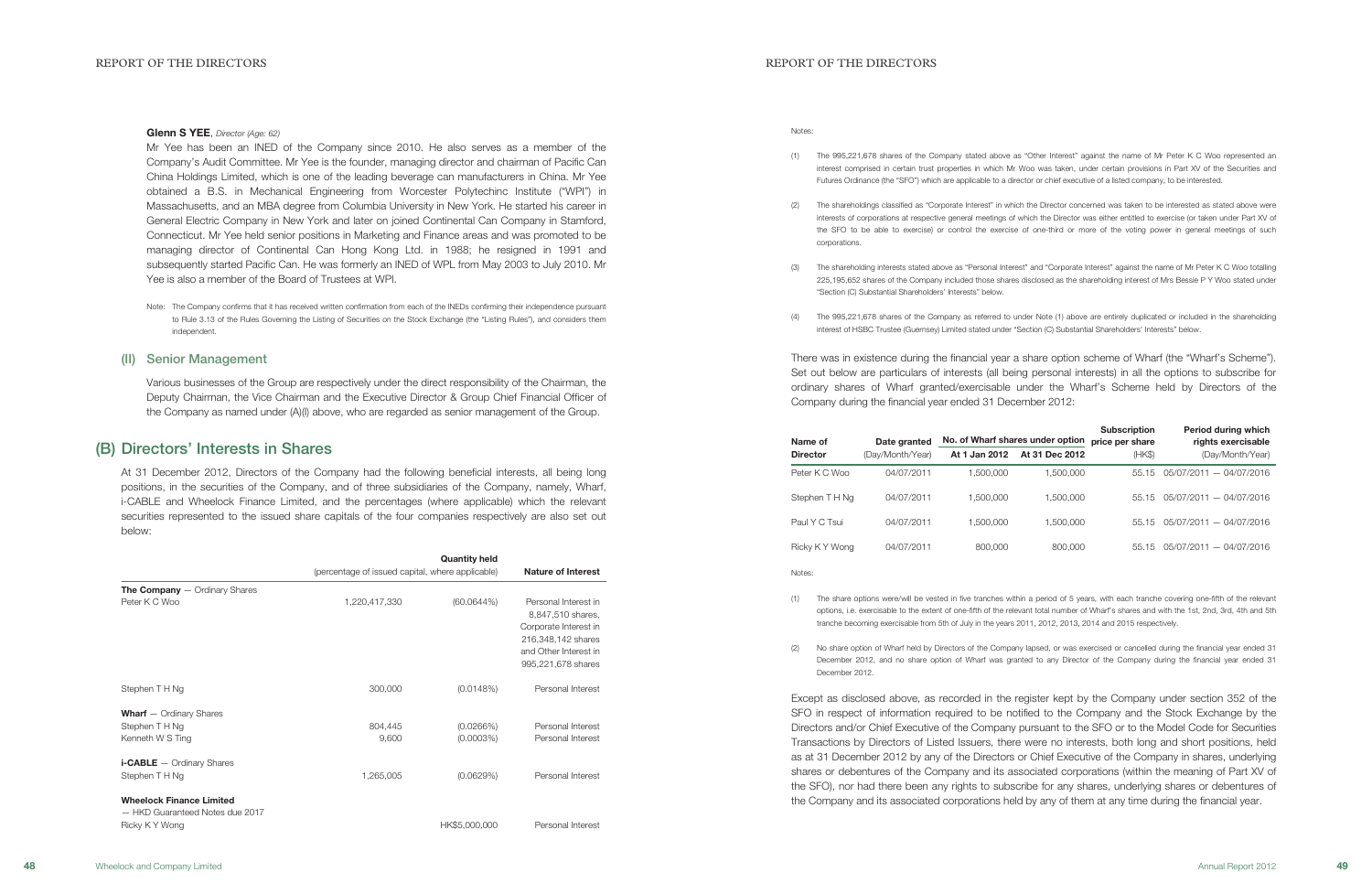### REPORT OF THE DIRECTORS AND REPORT OF THE DIRECTORS AND REPORT OF THE DIRECTORS

Within 10 years from the date on which the option is offered or such shorter period as the

28 days after the offer date of an option or such shorter period as the Directors may

(iii) The period within which loans for the purposes of the payments or calls must be repaid:

The subscription price shall be determined by the Directors at the time of offer but shall not be

- (e) Period within which the Shares must be taken up under an option: Directors may determine
- (f) Minimum period for which an option must be held before it can be exercised: No minimum period unless otherwise determined by the Board
- (g) (i) Price payable on application or acceptance of the option: HK\$10.00
	- (ii) The period within which payments or calls must or may be made: determine
	- Not applicable
- (h) Basis of determining the subscription price: less than whichever is the highest of:—
	-
	-
	- of an option; and
	- (iv) the nominal value of a Share.
- (i) The remaining life of the Company's Scheme: Approximately 8 years (expiring on 8 June 2021)
- (II) Details of options for Shares of the Company granted

(i) the indicative price per share for subscription of Shares under the option as specified in the written offer containing the offer of the grant of the option to an eligible participant;

(ii) the closing price of the Shares as stated in the Stock Exchange's daily quotation sheet on the date of grant of an option, which must be a Stock Exchange trading day;

Note: Duplication occurred in respect of the shareholding interests under (i) and (ii) above, as set out in Notes (3) and (4) under "Section (B) Directors' Interests in Shares" above.

> (iii) the average closing price of the Shares as stated in the Stock Exchange's daily quotation sheets for the five Stock Exchange trading days immediately preceding the date of grant

No share option of the Company was held by or granted to any Directors of the Company

throughout the financial year.

# (C) Substantial Shareholders' Interests

Given below are the names of all parties, other than person(s) who is/are Director(s) of the Company, who/which were, directly or indirectly, interested in 5% or more of the nominal value of any class of share capital of the Company as at 31 December 2012, the respective relevant numbers of shares in which they were, and/or were deemed to be, interested as at that date as recorded in the register kept by the Company under section 336 of the SFO (the "Register") and the percentages which the shares represented to the issued share capital of the Company:

|                                      | <b>No. of Ordinary Shares</b>  |  |  |
|--------------------------------------|--------------------------------|--|--|
| <b>Names</b>                         | (percentage of issued capital) |  |  |
| (i) Mrs Bessie P Y Woo               | 223,540,652 (11.002%)          |  |  |
| (ii) HSBC Trustee (Guernsey) Limited | 1,095,300,362 (53.907%)        |  |  |

All the interests stated above represented long positions and as at 31 December 2012, there were no short position interests recorded in the Register.

# (D) Share Option Scheme

- (I) Summary of the Share Option Scheme of the Company (the "Company's Scheme")
	- (a) Purpose of the Company's Scheme:

To provide directors and/or employees with the opportunity of acquiring an equity interest in the Company, to continue to provide them with the motivation and incentive to give their best contribution towards the Group's continued growth and success.

(b) Eligibility:

Eligible participants include any person(s) who is/are full-time and/or part-time employee(s) and/or Director(s) of the Company, any of its subsidiary(ies), and/or any of its associate(s) "Associates" include jointly-controlled entity(ies) and subsidiary(ies) of associates and of jointly controlled entities.

- (c) (i) Total number of ordinary shares of HK\$0.50 each in the capital of the Company (the "Shares") available for issue under the Company's Scheme as at the date of this annual report: 203,184,928
	- (ii) Percentage of the issued share capital that it represents as at the date of this annual report: 10%
- (d) Maximum entitlement of each eligible participant under the Company's Scheme: Not to exceed 1% of the Shares in issue in any 12-month period unless approved by Shareholders of the Company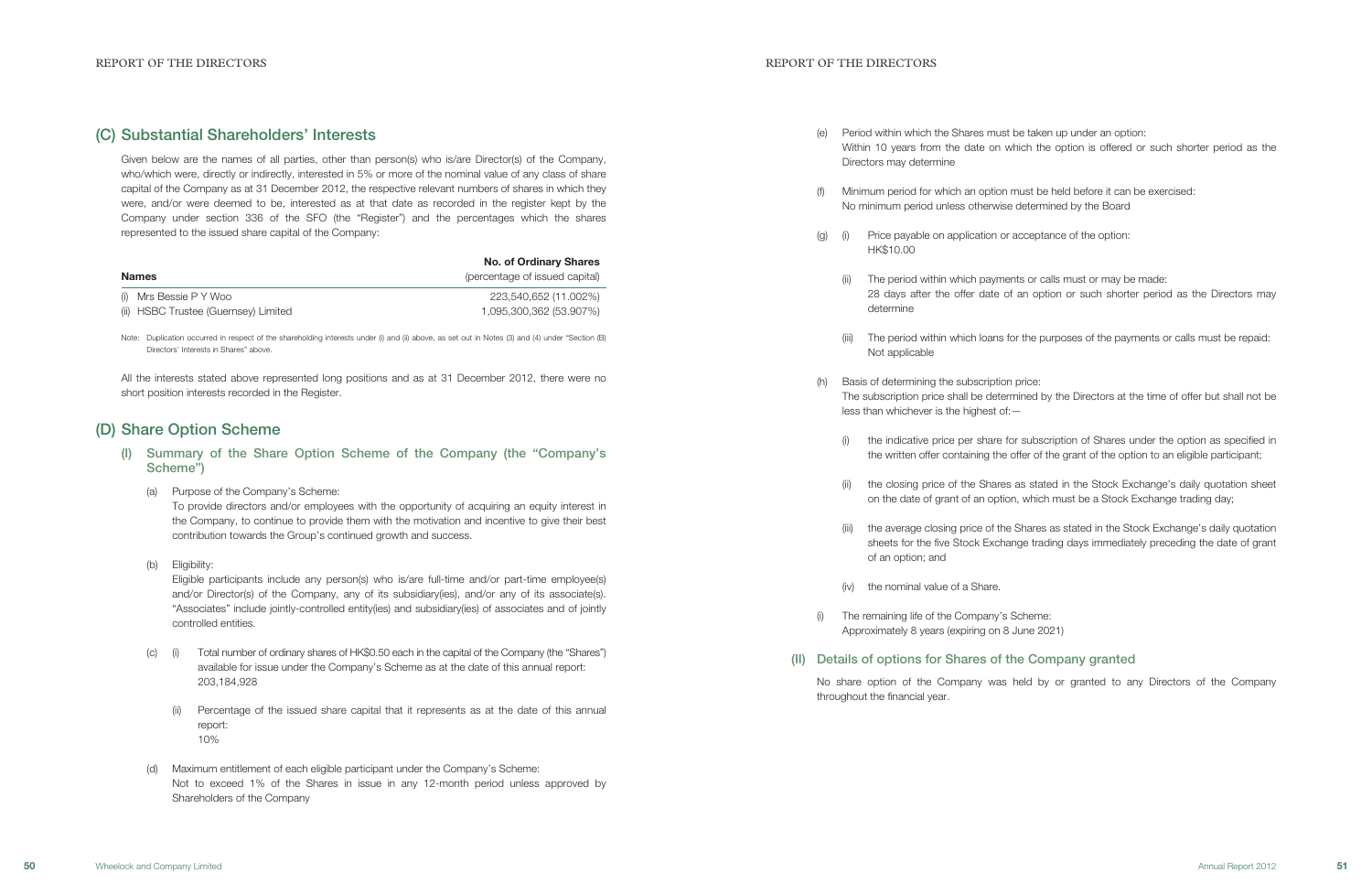## (F) Major Customers & Suppliers

For the financial year ended 31 December 2012:

(a) the aggregate amount of purchases (not including the purchases of items which are of a capital nature) attributable to the Group's five largest suppliers represented less than 30% of the Group's

(b) the aggregate amount of revenue attributable to the Group's five largest customers represented less

- total purchases; and
- than 30% of the Group's total revenue.

# (G) Bank Loans, Overdrafts and Other Borrowings

Particulars of any and all bank loans, overdrafts and/or other borrowings of the Company and of the Group as at 31 December 2012 which are repayable on demand or within a period not exceeding one year or after one year are set out in Note 23 to the Financial Statements on pages 91 to 94.

## (H) Public Float

Based on information that is publicly available to the Company and within the knowledge of the Directors as at the date of this report, the Company has maintained the prescribed public float under the Listing Rules throughout the financial year ended 31 December 2012.

# **Disclosure of Connected Transactions**

Set out below is information in relation to certain connected transactions involving the Company and/or its subsidiaries, particulars of which were previously disclosed in the announcements of the Company dated 30 December 2011, 15 February 2012 and 7 June 2012 respectively and are required under the Listing Rules to be disclosed in the Annual Report and Financial Statements of the Company:

## (I) Master Tenancy Agreement between Wharf and WGL

The terms, conditions, and relevant information of the Wharf's Scheme are, mutatis mutandis identical to those of the Company's Scheme (as set out above under "Section (D)(I)" above) in all material respects but that for (i) and (ii) under "Section (D)(I)(c)" above, the relevant share number/ percentage for the Wharf's Scheme are 290,824,732 and 9.6% respectively.

Set out below are particulars and movement(s), if any, during the financial year under review of all of Wharf's outstanding share options which were granted to certain employees (four of them being Directors of the Company), all working under employment contracts that are regarded as "continuous contracts" for the purposes of the Employment Ordinance and all being participants with options not exceeding the respective individual limits:

> During the financial year under review, there existed various tenancy agreements entered into between certain subsidiaries of Wharf (which is a listed subsidiary of the Company), as landlords, and certain subsidiaries, associates and/or affiliates of Wisdom Gateway Limited ("WGL"), as tenants (the "Eligible Tenants"), for the purpose of the letting by the landlords to the Eligible Tenants certain retail/commercial premises owned by Wharf group for operating various retail businesses, including Lane Crawford stores and City Super stores.

> On 30 December 2011, Wharf entered into a master tenancy agreement (the "MTA") with WGL for a term of three years commencing on 1 January 2012 and expiring on 31 December 2014. The MTA is for the purpose of providing, inter alia, for the aggregate annual cap amount of rentals in respect of the leasing of premises owned by members of Wharf group to the Eligible Tenants during the said three-year term.

> As WGL is indirectly wholly-owned by a trust, the settlor of which is the Chairman of the Company, namely, Mr Peter K C Woo, the MTA and various transactions contemplated and/or governed thereunder (collectively, the "MTA Transactions") constitute continuing connected transactions for the Company under the Listing Rules.

## (III) Details of options for shares of Wharf granted

| Date granted<br>(Day/Month/Year) | No. of shares<br>represented by<br>options as at<br>1 January 2012 | No. of shares<br>represented by<br>unexercised options<br>as at 31 December 2012 | <b>Vesting/Exercise Period</b><br>(Day/Month/Year) | Price per share<br>to be paid on<br>exercise of<br>options<br>$(HK\$ |
|----------------------------------|--------------------------------------------------------------------|----------------------------------------------------------------------------------|----------------------------------------------------|----------------------------------------------------------------------|
| 04/07/2011                       | 2,420,000                                                          | 2.420.000                                                                        | 05/07/2011 - 04/07/2016                            | 55.15                                                                |
|                                  | 2,420,000                                                          | 2.420,000                                                                        | 05/07/2012 - 04/07/2016                            | 55.15                                                                |
|                                  | 2,420,000                                                          | 2.420,000                                                                        | 05/07/2013 - 04/07/2016                            | 55.15                                                                |
|                                  | 2,420,000                                                          | 2.420,000                                                                        | 05/07/2014 - 04/07/2016                            | 55.15                                                                |
|                                  | 2.420.000                                                          | 2.420.000                                                                        | 05/07/2015 - 04/07/2016                            | 55.15                                                                |
|                                  | 12.100.000                                                         | 12.100.000                                                                       |                                                    |                                                                      |

Note: Except as disclosed above, no share option of Wharf lapsed or was granted, exercised or cancelled during the financial year ended 31 December 2012.

# (E) Retirement Benefits Schemes

The Group's principal retirement benefits schemes available to its employees in Hong Kong are defined contribution schemes (including the Mandatory Provident Fund) which are administered by independent trustees. Both the Group and the employees contribute respectively to the schemes sums which represent certain percentage of the employees' salaries. The contributions by the Group are expensed as incurred and may be reduced by contributions forfeited for those employees who have left the schemes prior to full vesting of the related contributions.

The employees of the Group's subsidiaries in PRC are members of the state-managed social insurance and housing funds operated by the Government of PRC. The PRC subsidiaries are required to contribute a certain percentage of payroll costs to the funds to fund the benefits. The only obligation of the Group with respect to the retirement benefits of PRC employees is to make the specified contributions.